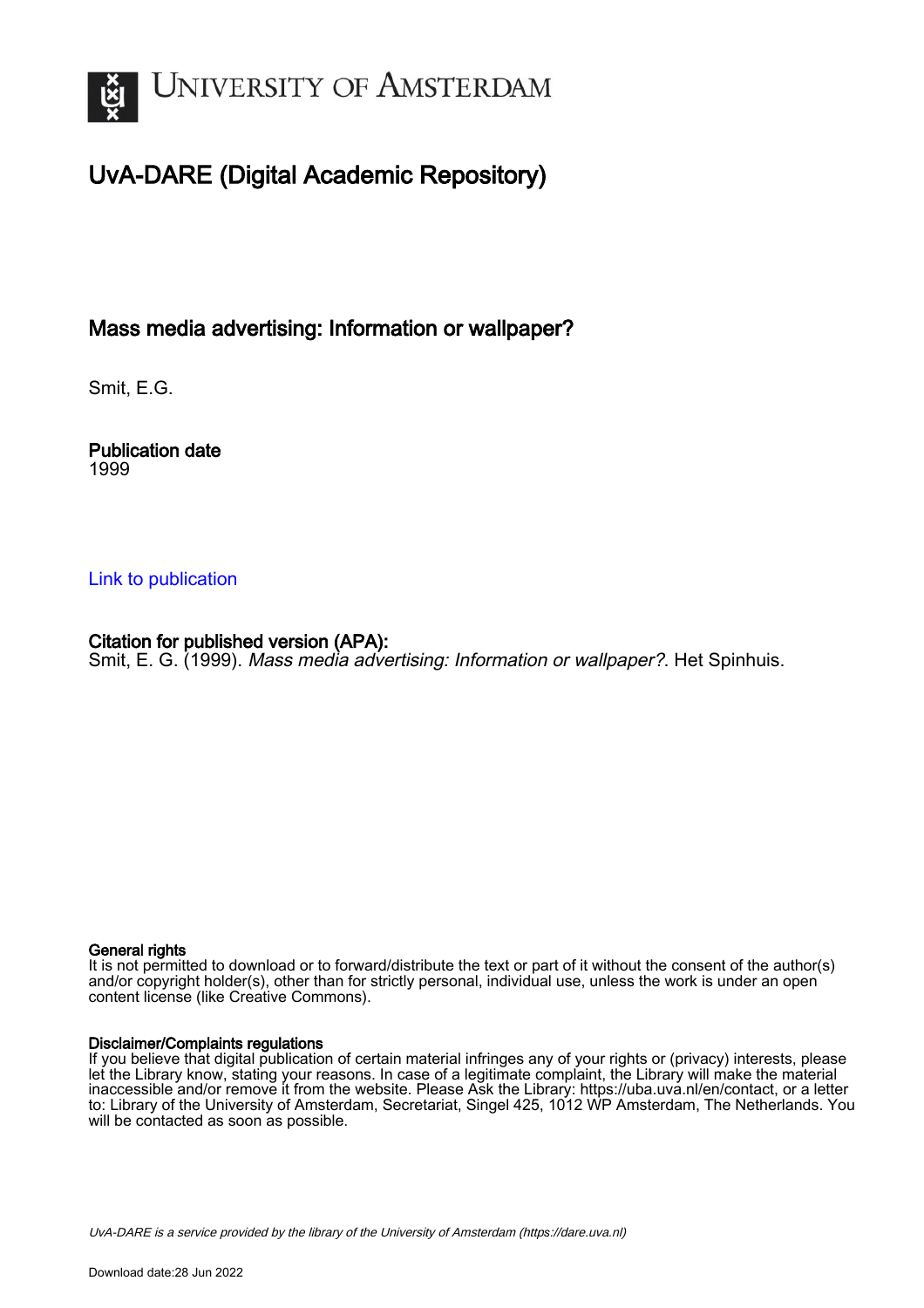Mass Media Advertising: Information or Wallpaper?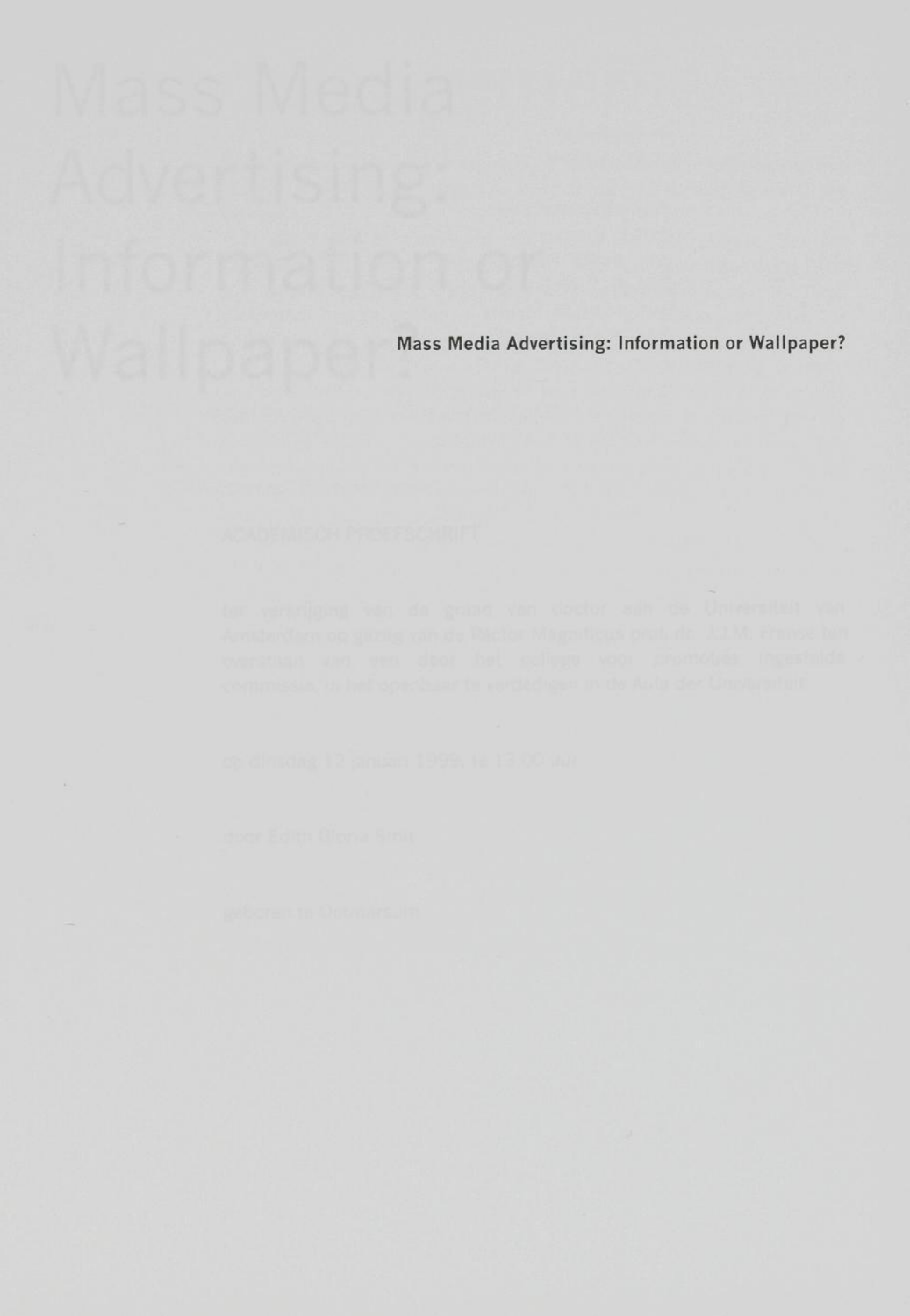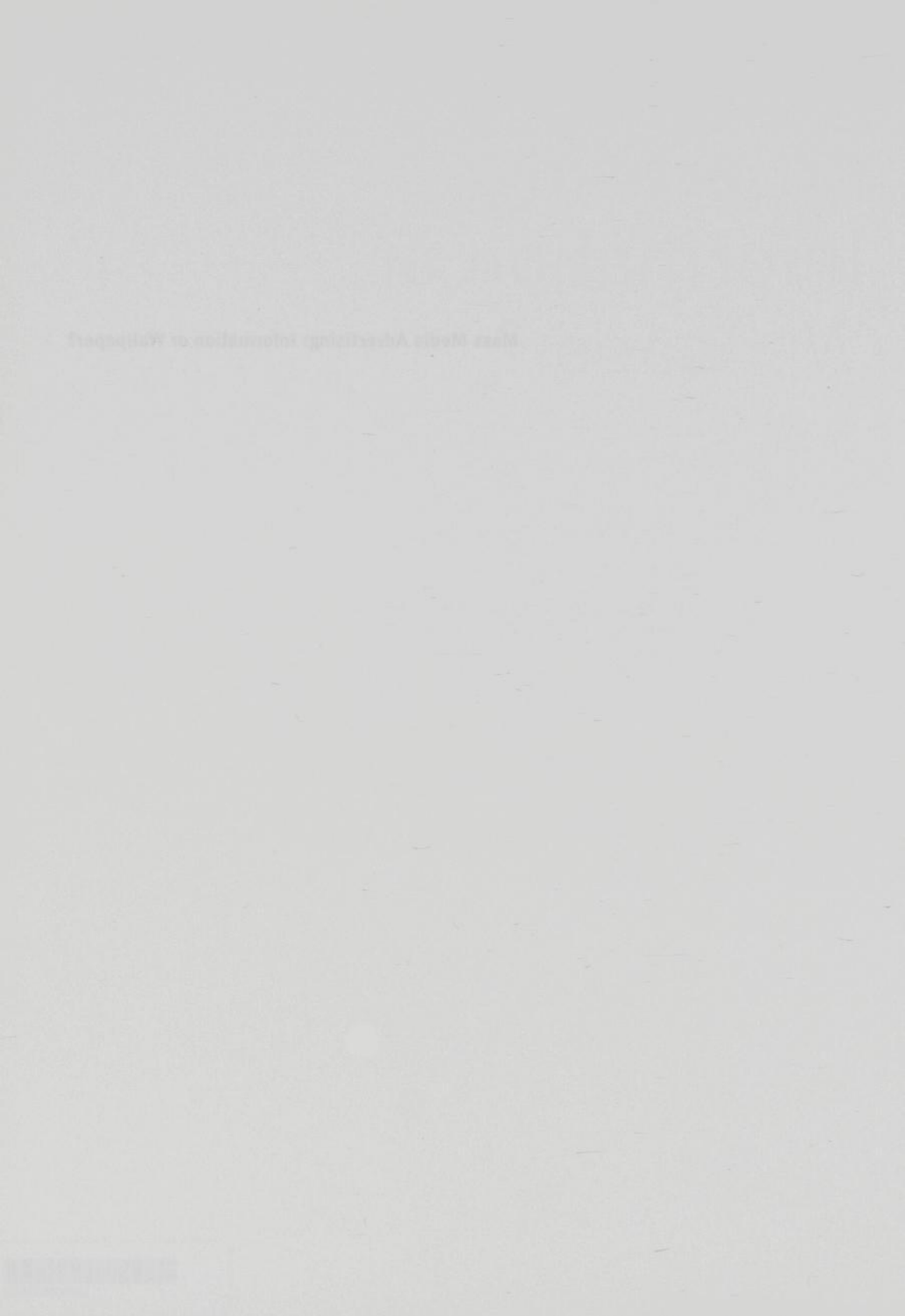# Mass Media Advertising: Information or Wallpaper?

ACADEMISCH PROEFSCHRIFT

ter verkrijging van de graad van doctor aan de Universiteit van Amsterdam op gezag van de Rector Magnificus prof. dr. J.J.M. Franse ten overstaan van een door het college voor promoties ingestelde commissie, in het openbaar te verdedigen in de Aula der Universiteit

op dinsdag 12 januari 1999, te 13.00 uur

door Edith Gloria Smit

geboren te Ootmarsum